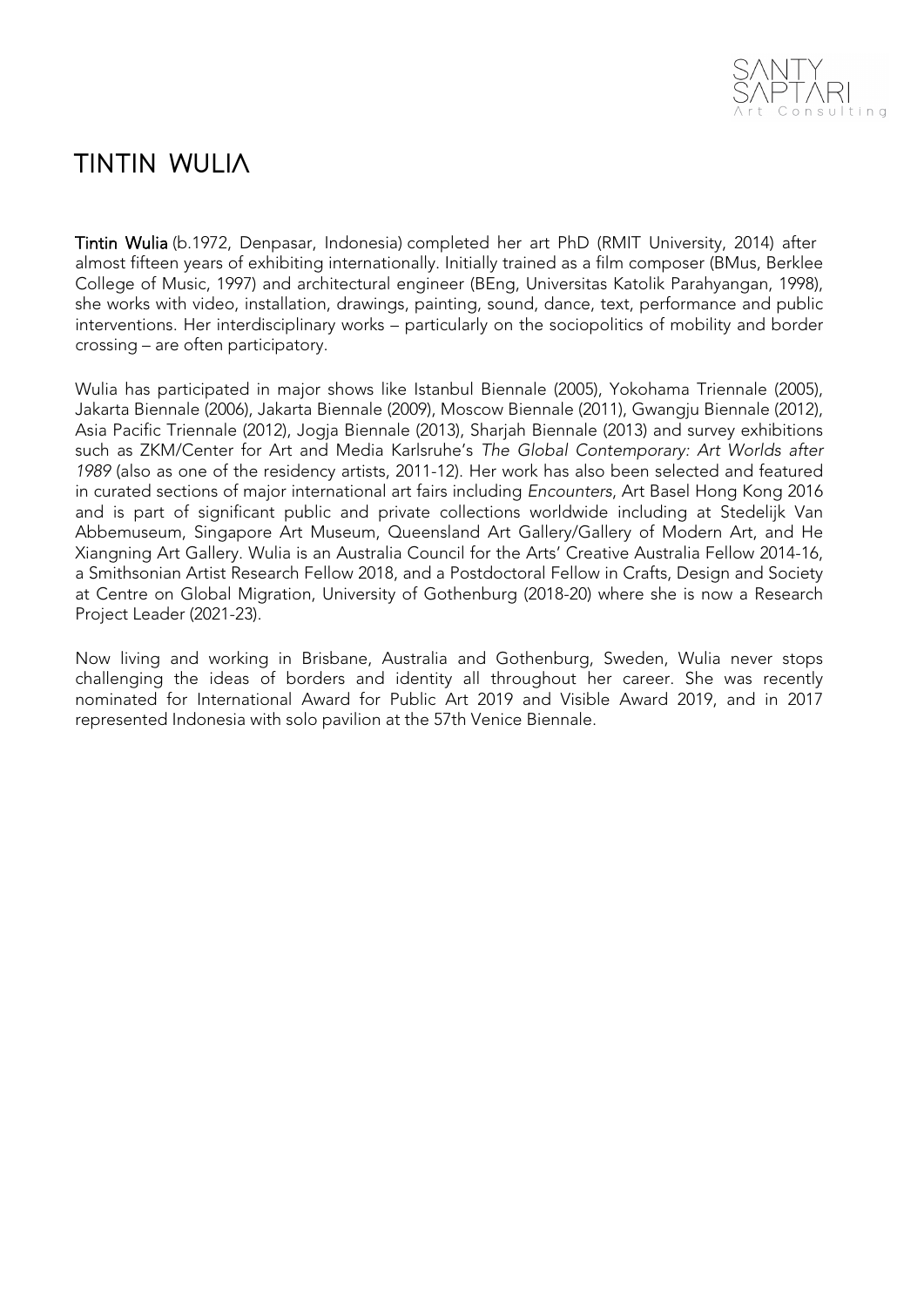

# **TINTIN WULIA**

## EDUCATION

| 2014 | PhD in Art.<br>RMIT University, Australia.<br>Thesis: Aleatoric Geopolitics: Art, chance and critical play on the border.<br>Supervisors Dr Kristen Sharp, Dr Dominic Redfern, Prof Elizabeth Grierson.<br>Australian Postgraduate Award. |
|------|-------------------------------------------------------------------------------------------------------------------------------------------------------------------------------------------------------------------------------------------|
| 1998 | Bachelor of Architectural Engineering (with honours).<br>Universitas Katolik Parahyangan, Indonesia.<br>Final design studio: Multicultural Arts Centre in Ubud, Bali.                                                                     |
|      | The star Common constant on the constitution of commonly a common statement than $\alpha$                                                                                                                                                 |

Thesis: *Sequence of space in architecture: toward a compositional theory of architecture visual space.* Supervisors Dr Purnama Salura, Achjar Riadi, Dr Johannes Widodo. Independent study (via Boston ProArts Consortium): *A survey of notational systems in music, dance and architecture.* 

1997 Bachelor of Music in Film Scoring (Magna Cum Laude). Berklee College of Music, USA. Berklee Achievement Awards, Dean's List, Soren Christensen Award.

## FELLOWSHIPS (SELECTED)

#### 2018 Smithsonian Artist Research Fellowship, Walter Reed Biosystematics Unit/Walter Reed Army Institute of Research, National Museum of Natural History, Smithsonian Institution, USA.

### 2014-2016 Creative Australia Fellowship – early career, Australia Council for the Arts, Australia.

## RESIDENCIES (SELECTED)

| 2019 | Baik Art Residency, Davidson College, USA                                                                                                                                                                                                                     |
|------|---------------------------------------------------------------------------------------------------------------------------------------------------------------------------------------------------------------------------------------------------------------|
| 2017 | The Edge Brisbane – small project support, State Library of Queensland,<br>Australia 2016<br>Jackman Goldwasser Residency, Hyde Park Art Center, USA<br>Koneksi-Connectie at Rijksakademie van Beeldende Kunsten, Stichting<br>Tastbaar Verleden, Netherlands |
| 2015 | Transcultural Art Network Artist-in-Residence, UCL Slade School of Fine Art,<br>UK 2014<br>Instrument Builders Project Residency at NGV Studio, National Gallery of<br>Victoria, Australia                                                                    |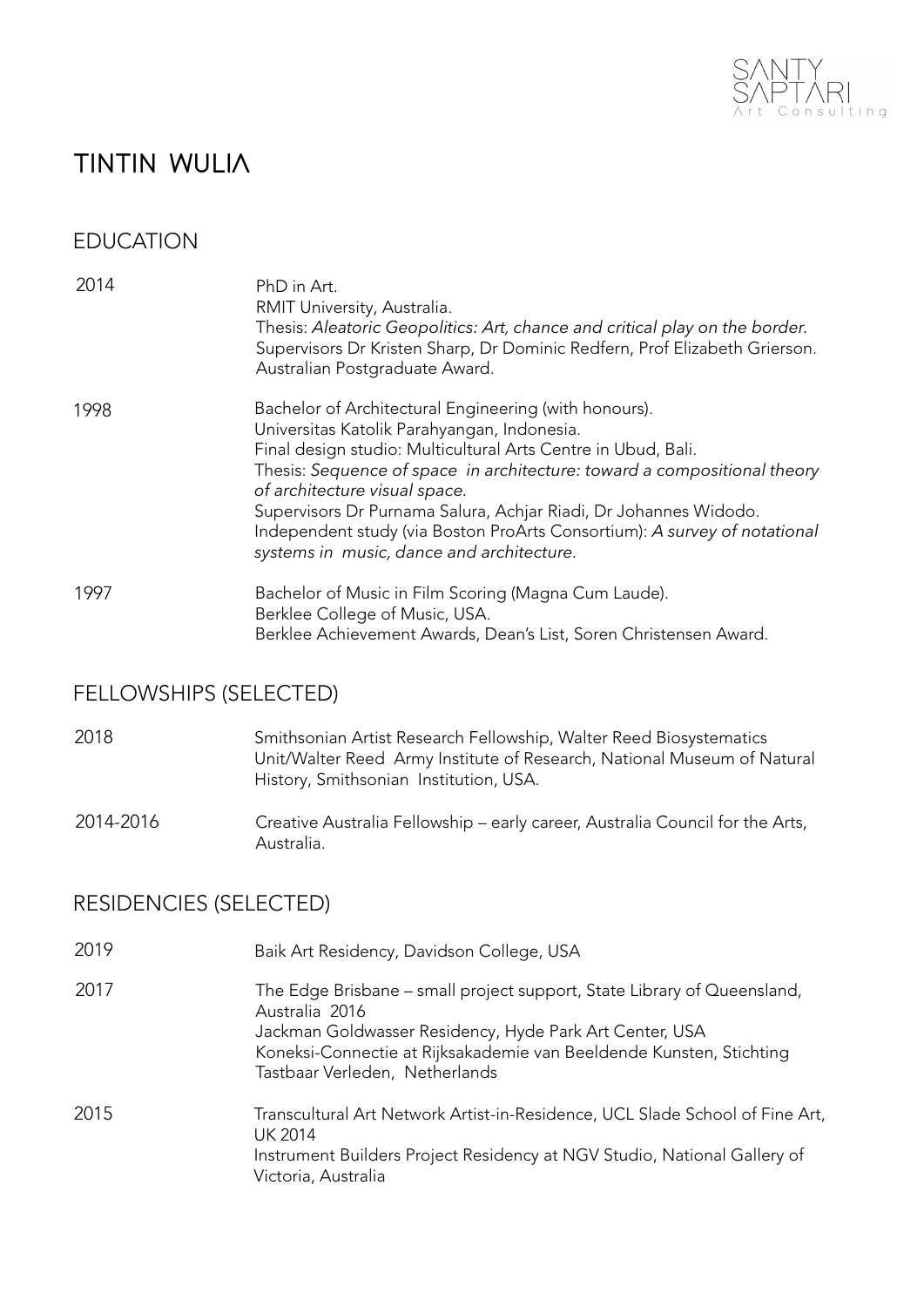

# SOLO EXHIBITIONS (SELECTED)

| 2019 | Tintin Wulia: Memory is Frail (and Truth Brittle), Milani Gallery, Australia                                                                                                                                                                                                                                                          |
|------|---------------------------------------------------------------------------------------------------------------------------------------------------------------------------------------------------------------------------------------------------------------------------------------------------------------------------------------|
| 2017 | Tintin Wulia: 1001 Martian Homes, Indonesian Pavilion at 57th Venice<br>Biennale, Italy.                                                                                                                                                                                                                                              |
| 2015 | Tintin Wulia: Untold Movements, 4A Centre for Contemporary Asian Art,<br>Australia                                                                                                                                                                                                                                                    |
|      | <b>GROUP EXHIBITIONS/PERFORMANCES (SELECTED)</b>                                                                                                                                                                                                                                                                                      |
| 2020 | Older than Language, Salamanca Arts Centre, Australia                                                                                                                                                                                                                                                                                 |
| 2019 | Concept Context Contestation: art and the collective in Southeast Asia,<br>The Secretariat, Myanmar<br>The Center Will Not Hold, Museum of Contemporary Art and Design<br>(MCAD), Philippines<br>Bruised: Art Action and Ecology in Asia, RMIT Gallery, Australia                                                                     |
| 2018 | Language is the only homeland, Nest, Netherlands<br>Festival for the People, Philadelphia Contemporary, USA<br>First Thursdays: Tintin Wulia, Institute of Modern Art, Australia                                                                                                                                                      |
| 2017 | After Darkness: Southeast Asian Art in the Wake of History, Asia Society<br>Museum, USA<br>Material Politics, Institute of Modern Art, Brisbane, Australia<br>Beyond Boundaries: Globalisation and Identity, Liechtenstein National<br>Museum, Liechtenstein                                                                          |
| 2016 | Encounters and Film sector, Art Basel Hong Kong, Hong Kong<br>Next City's World Stage, Habitat III, United Nations Conference on Housing<br>and Sustainable Urban Development, Quito, Ecuador<br>The United Nations Turn 70: Art and the Measure of Liberty, Permanent<br>Mission of the Republic of Korea to the United Nations, USA |
| 2015 | Global Imaginations, Museum de Lakenhal, Netherlands<br>Whose Game Is It?, Royal College of Art, UK<br>Border Cultures: Part Three (security, surveillance), Art Gallery of Windsor,<br>Canada                                                                                                                                        |
| 2014 | The Instrument Builders Project, National Gallery of Victoria, Australia<br>Infinite Challenge, National Museum of Modern and Contemporary Art,<br>Korea<br>Concept Context Contestation: art and the collective in Southeast Asia,<br>Bangkok Art and Culture Centre, Thailand                                                       |
| 2013 | ONCE UPON A TIME The Collection Now, Van Abbemuseum,<br>Netherlands<br>Biennale Jogja XII, Indonesia<br>11th Sharjah Biennale, UAE                                                                                                                                                                                                    |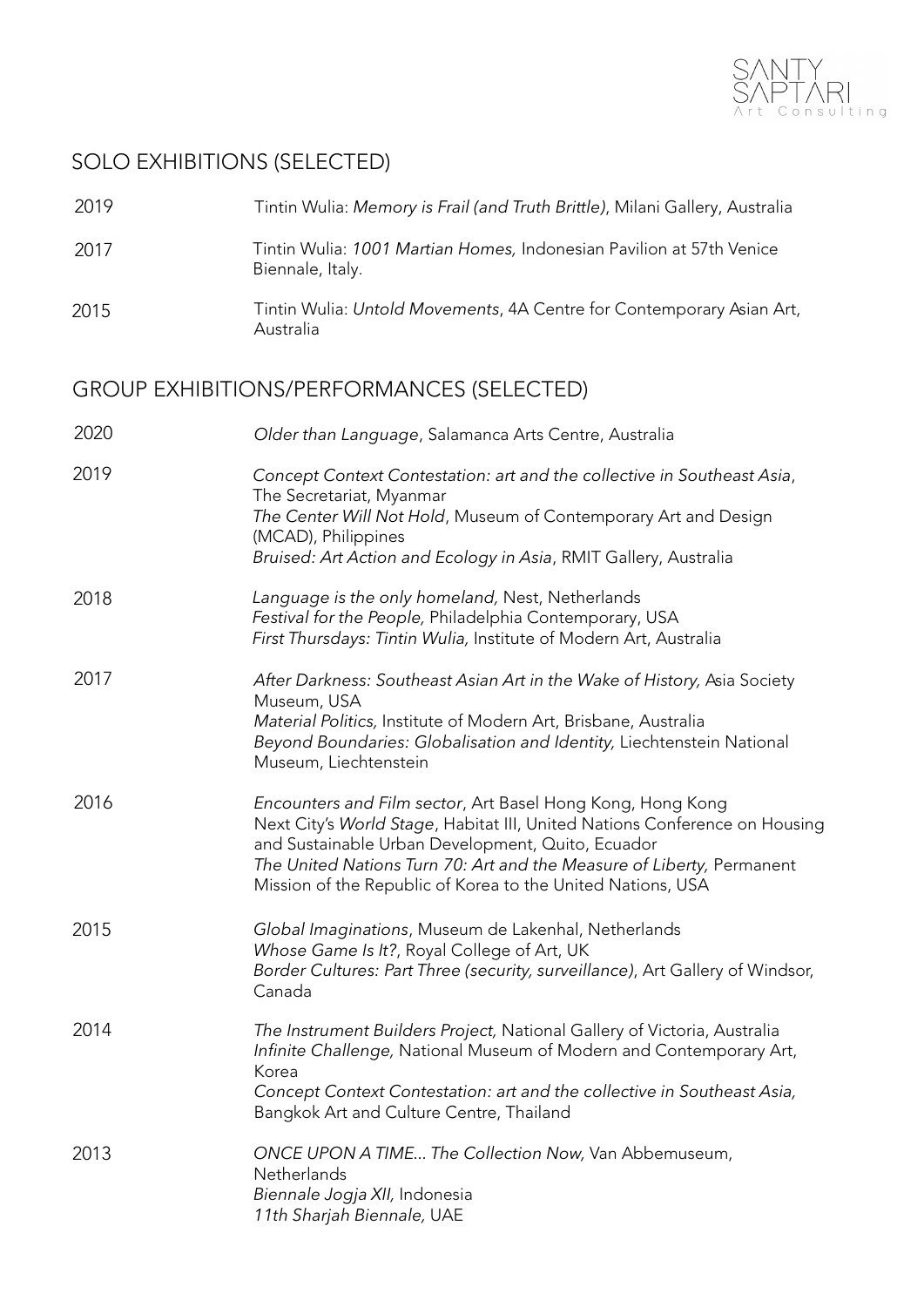

2012 *7th Asia Pacific Triennial of Contemporary Art*, Australia *9th Gwangju Biennale: Roundtable*, South Korea *What a Wonderful World: visions of contemporary Asian art of the world today*, Hiroshima Museum of Contemporary Art, Japan

## PUBLIC COLLECTIONS

Van Abbemuseum, Netherlands Singapore Art Museum, Singapore. Queensland Art Gallery/Gallery of Modern Art, Australia He Xiangning Art Museum, China

## PUBLICATIONS (SELECTED)

| Forthcoming | Wulia, T. (forthcoming book chapter). Bringing Things into the Worlds:<br>Iconic Objects from the Border and the Public Performance of Aleatoric<br>Cosmopolitanism. Abstract accepted, manuscript in preparation.<br>Wulia, T. (forthcoming journal article). Things-in-common, Stakeholding and<br>Averted Vision: How Things Hold Us Together. Antennae: The Journal of<br>Nature in Visual Culture special issue, Uncontainable Natures: Southeast<br>Asian Ecologies and Visual Culture.<br>Wulia, T. (forthcoming conference presentation, 2021, February). Writing<br>1965 from Memory: Aesthetic Cosmopolitanism and the Expanding<br>Sphere of Citizenship. Part of panel In and Out of Place: Migration,<br>Memory, and Citizenship in 21st-Century Asian Art, CAA Annual<br>Conference. |
|-------------|----------------------------------------------------------------------------------------------------------------------------------------------------------------------------------------------------------------------------------------------------------------------------------------------------------------------------------------------------------------------------------------------------------------------------------------------------------------------------------------------------------------------------------------------------------------------------------------------------------------------------------------------------------------------------------------------------------------------------------------------------------------------------------------------------|
| 2019        | Wulia, T. (2019, October). Things-in-common and the aesthetic reassem-<br>bling of identities. Paper presented at Chinese Indonesians: Identities and<br>Histories conference, Monash Herb Feith Indonesian Engagement Centre,<br>Melbourne, Australia.                                                                                                                                                                                                                                                                                                                                                                                                                                                                                                                                            |
| 2018        | Wulia, T. (2018). Dos Cachuchas [synchronised 2-channel dance-video<br>projection]. Den Haag, the Netherlands: Nest.                                                                                                                                                                                                                                                                                                                                                                                                                                                                                                                                                                                                                                                                               |
| 2017        | Wulia, T. (2017). Not Alone [telematic installation with Perspex dome sculp-<br>ture, PIR sensors, EL wires, surveillance camera, live stream single-channel<br>video projection]. Venice, Italy and Jakarta, Indonesia: Indonesian Pavilion<br>at 57th Venice Biennale.                                                                                                                                                                                                                                                                                                                                                                                                                                                                                                                           |
| 2016        | Wulia, T. (2016). Five Tonnes of Homes and Other Understories [installation<br>of cardboard bales, wire, ink]. Hong Kong: Encounters, Art Basel Hong<br>Kong.                                                                                                                                                                                                                                                                                                                                                                                                                                                                                                                                                                                                                                      |
| 2015        | Wulia, T. (2015). Untold Movements - Act 1: Neitherland, Whitherland,<br>Hitherland [32-channel synchronised sound installation]. Sydney, Australia:<br>4A Centre for Contemporary Asian Art.                                                                                                                                                                                                                                                                                                                                                                                                                                                                                                                                                                                                      |